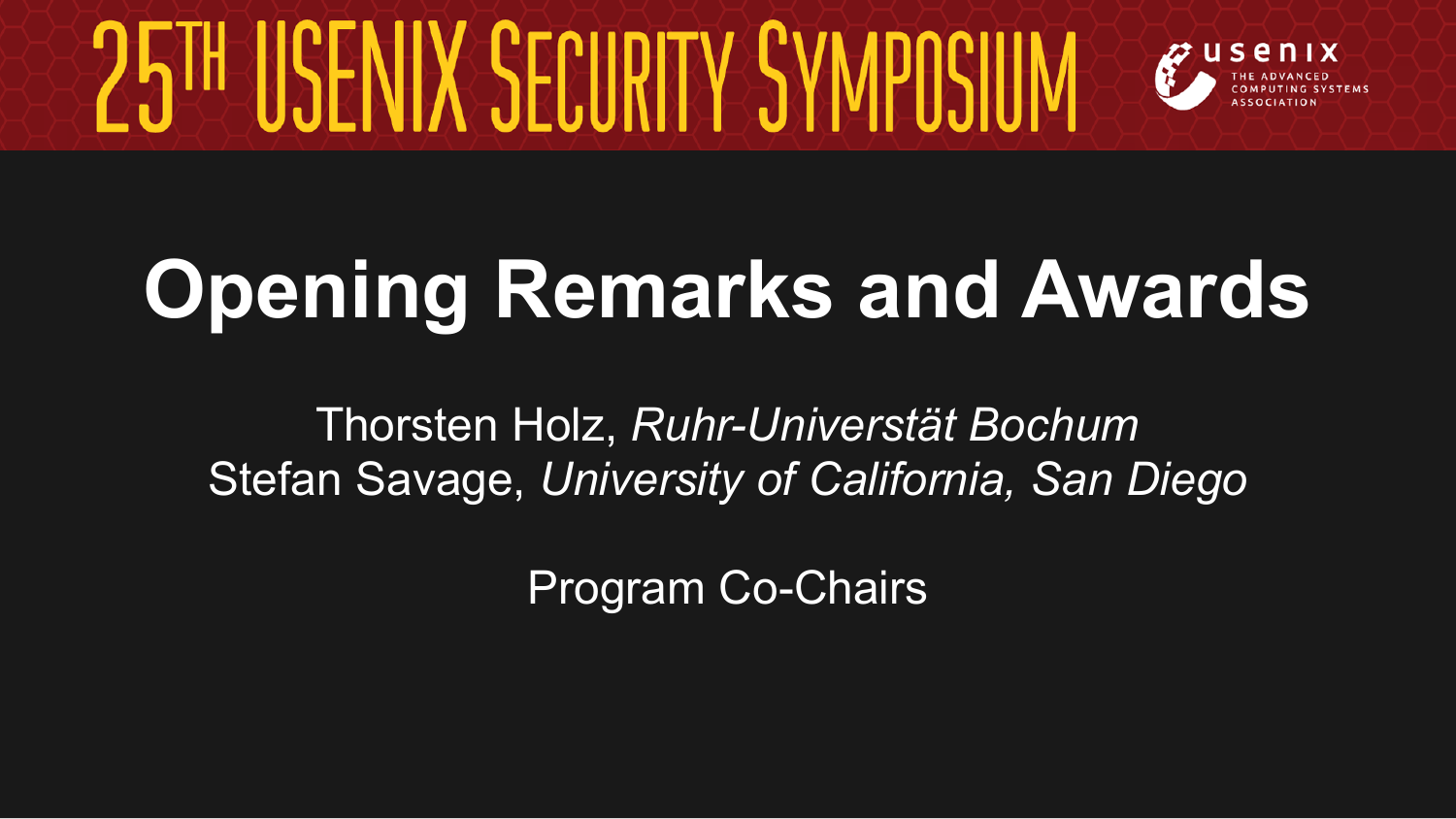

### **Statistics**

#### **Refereed paper submissions**

- 468 paper submissions (+10%)
- 72 papers accepted (15.4% acceptance rate)

#### **Number of attendees**

 $\cdot$  575++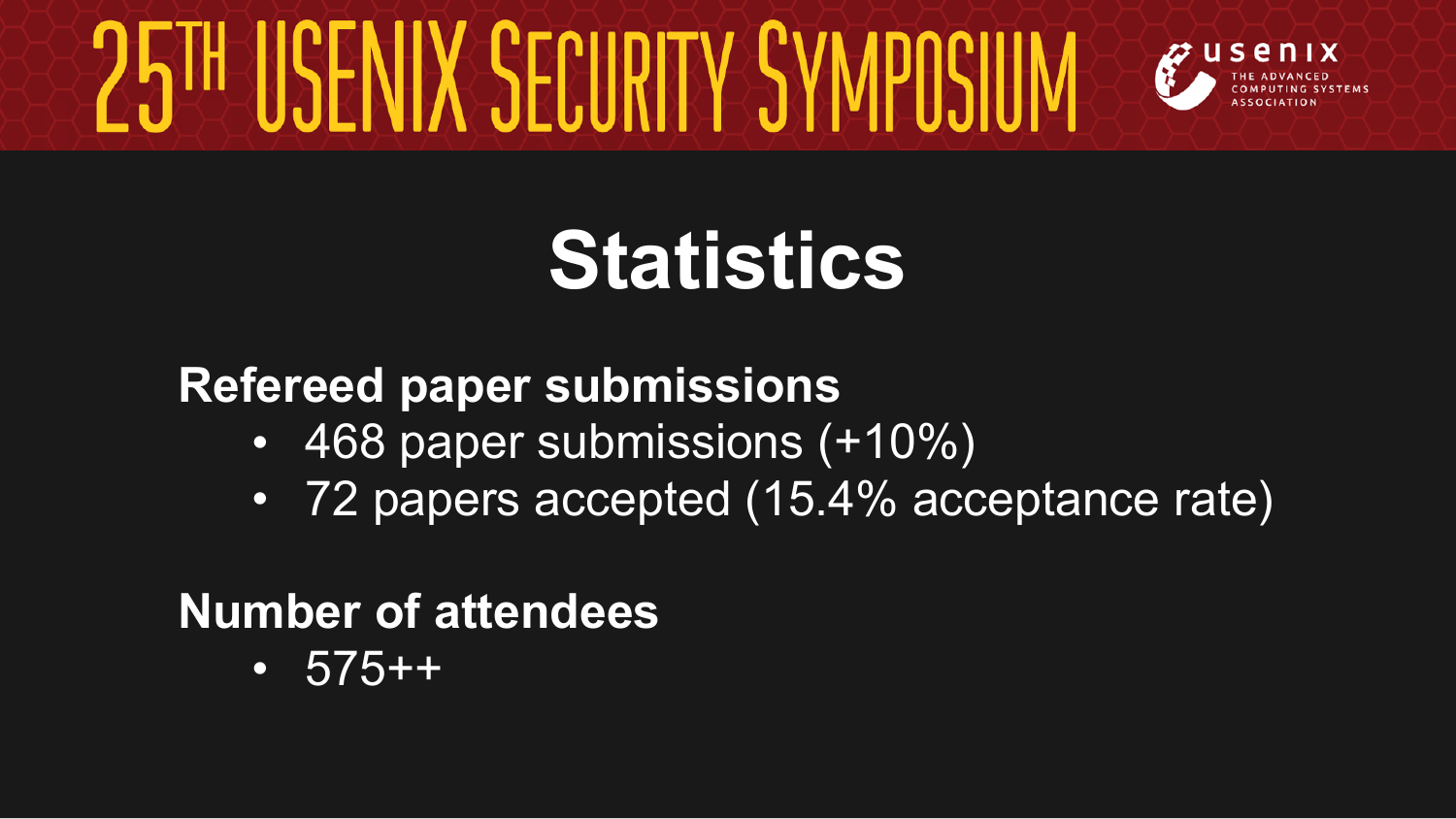## IIX SECIIRITY S



**early** 

### **468 submissions**

### *desk rejects / withdrawal*

### **451 papers in round #1**  $-900$ **reviews 218 papers in round #2** appeal  $\left\{\right. \right.$   $\left\{\right. \right.}$   $\left\{\right. \right.}$   $\left\{\right.$   $\left. \right.$   $\left. \right.$   $\left. \right.$   $\left. \right.$   $\left. \right.$   $\left. \right.$   $\left. \right.$   $\left. \right.$   $\left. \right.$   $\left. \right.$   $\left. \right.$   $\left. \right.$   $\left. \right.$   $\left. \right.$   $\left. \right.$   $\left. \right.$   $\left. \right.$   $\left. \right.$   $\left. \right$ **phase**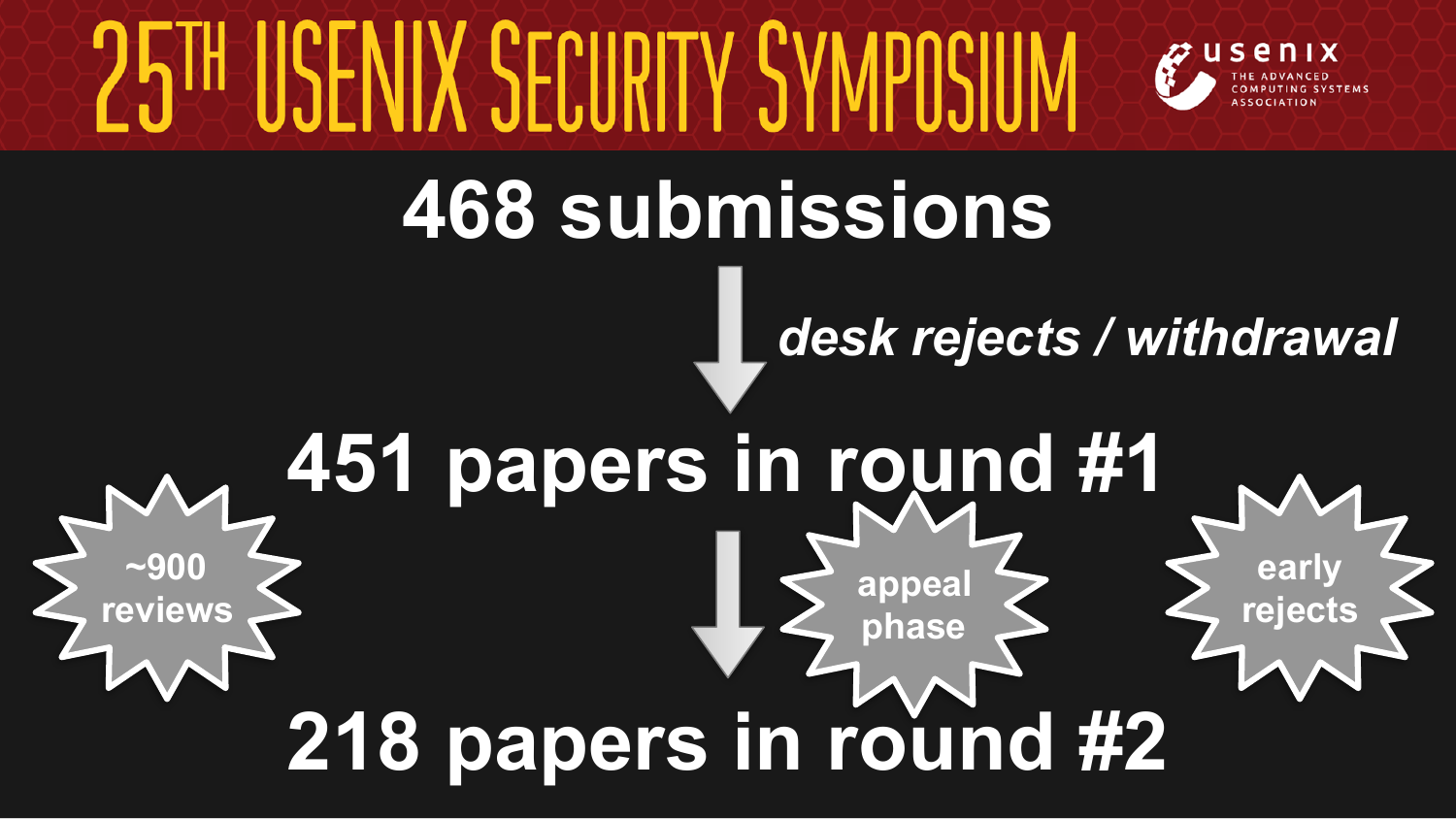

## **Appeal Phase**

- 20 appeals received for 233 papers rejected in round #1
- 7 appeals approved (i.e., 218 + 7 papers in round #2)
- One paper eventually ended up in program
- **But**: also 70 appeals related to 218 papers in round  $#2$  (but mainly typical rebuttals)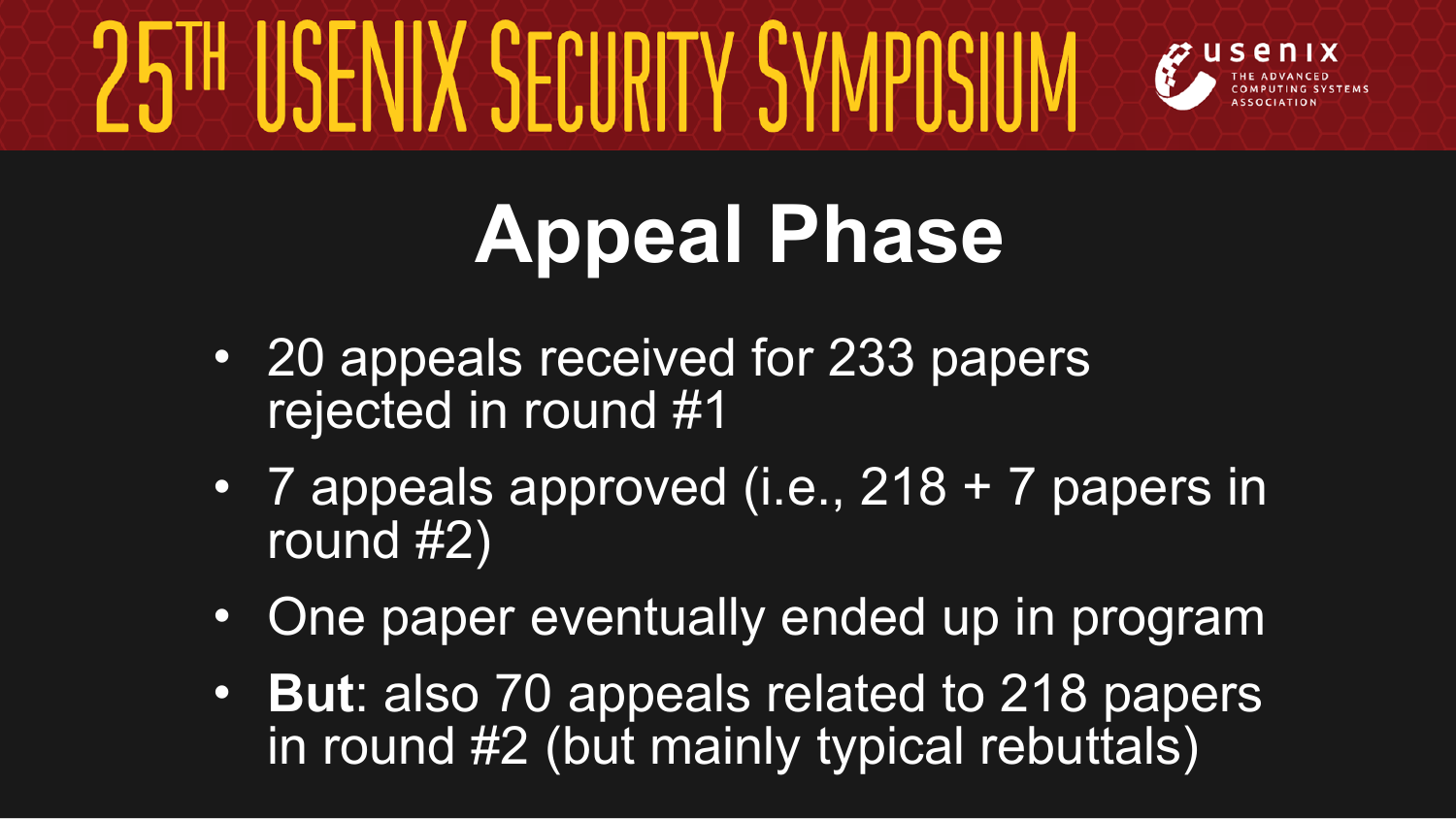

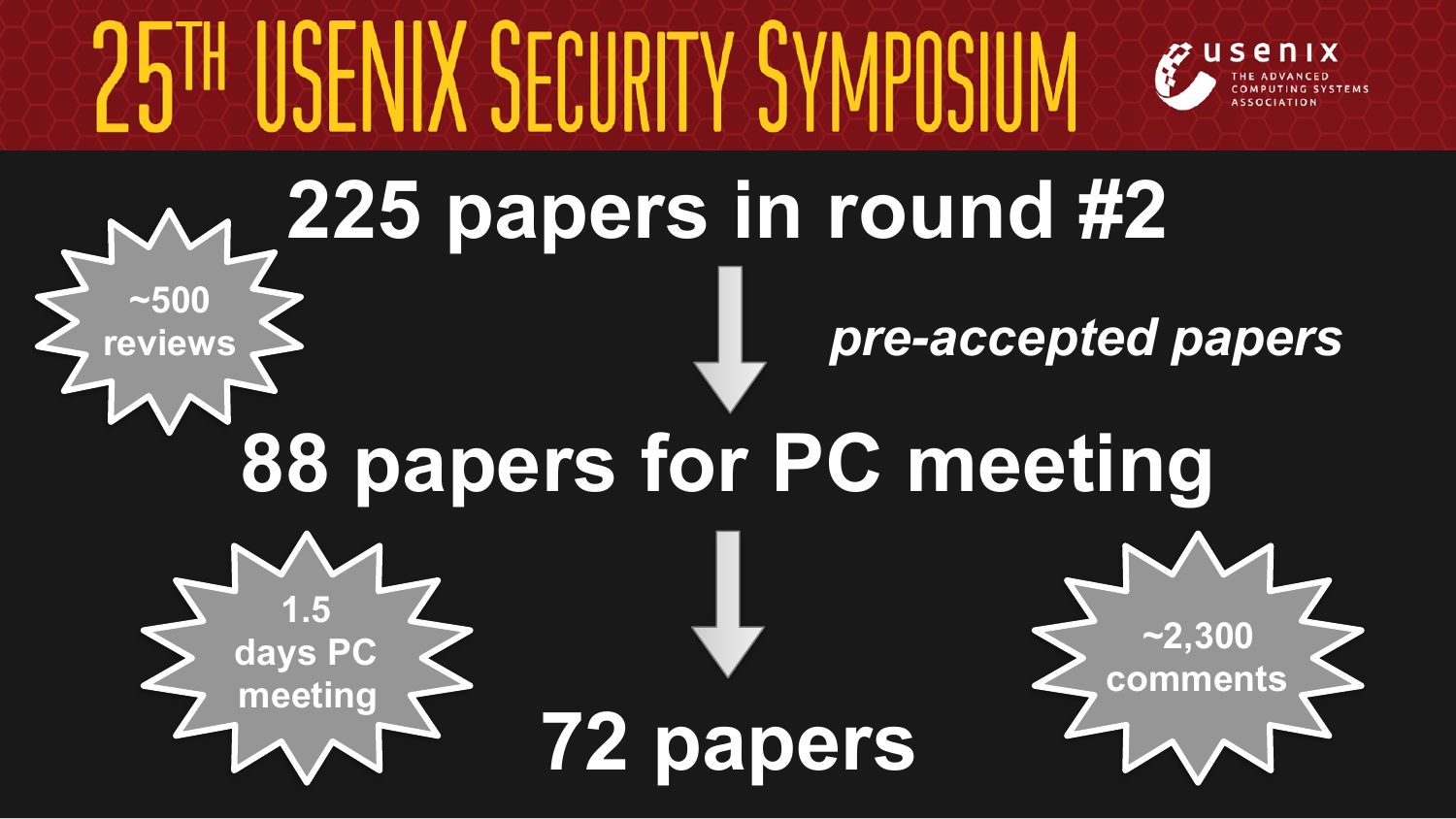

### **People to Thank**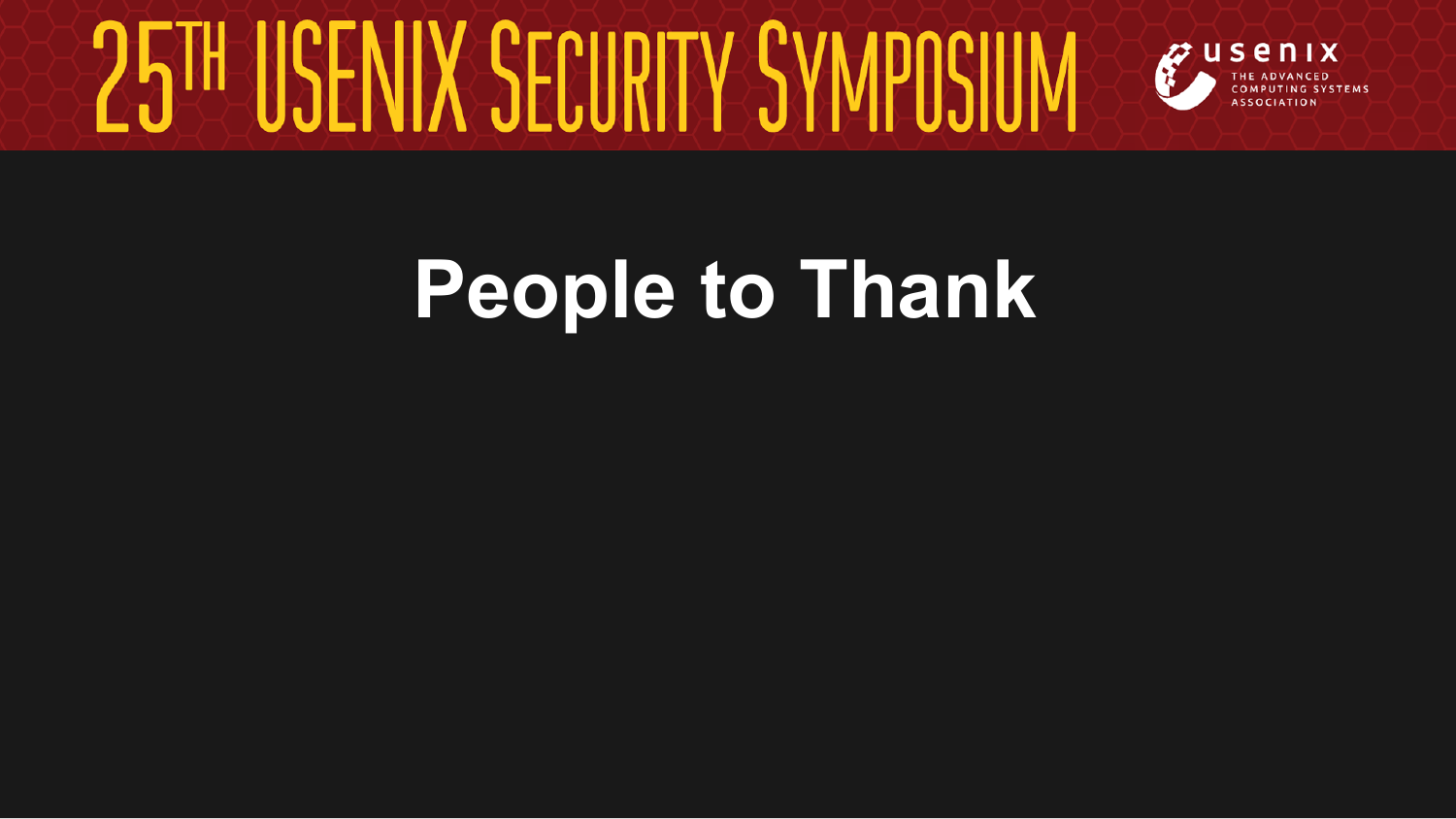

### **Program Committee**

Michael Backes, *CISPA, Saarland University & MPI-SWS*  Michael Bailey, *University of Illinois at Urbana–Champaign* Davide Balzarotti, *Eurecom* Lujo Bauer, *Carnegie Mellon University*  Leyla Bilge, *Symantec* Dan Boneh, *Stanford University*  Joseph Bonneau, *Stanford University and The Electronic Frontier Foundation*  Nikita Borisov, *University of Illinois at Urbana–Champaign* Elie Bursztein, *Google*  Juan Caballero, *IMDEA Software Institute*  Srdjan Capkun, *ETH Zürich* Stephen Checkoway, *University of Illinois at Chicago*  Nicolas Christin, *Carnegie Mellon University*  Manuel Costa, *Microsoft Research*  George Danezis, *University College London*  Tamara Denning, *University of Utah*  Adam Doupé, *Arizona State University* Tudor Dumitraș, *University of Maryland, College Park*  Manuel Egele, *Boston University*  Serge Egelman, *University of California, Berkeley, and International Computer Science Institute*  David Evans, *University of Virginia*  Cédric Fournet, *Microsoft Research*  Matthew Fredrikson, *Carnegie Mellon University*  Cristiano Giuffrida, *Vrije Universiteit Amsterdam*  Matthew Green, *Johns Hopkins University*  Chris Grier, *Databricks*

Guofei Gu, Texas A&M University Saikat Guha, Microsoft Research India Alex Halderman, University of Michigan Nadia Heninger, University of Pennsylvania Cynthia Irvine, Naval Postgraduate School Martin Johns, SAP Research Engin Kirda, Northeastern University Tadayoshi Kohno, University of Washington Farinaz Koushanfar, University of California, San Diego Per Larsen, University of California, Irvine Wenke Lee, Georgia Tech Nektarios Leontiadis, Facebook Janne Lindqvist, Rutgers University Ben Livshits, Microsoft Research Michelle Mazurek, University of Maryland, College Park Stephen McCamant, University of Minnesota Damon McCoy, New York University/ICSI Jonathan McCune, Google Sarah Meiklejohn, University College London Prateek Mittal, Princeton University Tyler Moore, University of Tulsa Arvind Narayanan, Princeton University Nick Nikiforakis, Stony Brook University Cristina Nita-Rotaru, Northeastern University Mathias Payer, Purdue University Zachary N. J. Peterson, California Polytechnic State University Frank Piessens, Katholieke Universiteit Leuven

Michalis Polychranakis, Stony Brook University Raluca Popa, University of California, Berkeley Christina Pöpper, New York University Adrienne Porter Felt, Google Georgios Portokalidis, Stevens Institute of Technology Niels Provos, Google Tom Ristenpart, Cornell Tech Will Robertson, Northeastern University Franziska Roesner, University of Washington Andrei Sabelfeld, Chalmers University of Technology Ahmad-Reza Sadeghi, Technische Universität Darmstadt Felix Schuster, Microsoft Research Jörg Schwenk, Ruhr-Universität Bochum Hovav Shacham, University of California, San Diego Micah Sherr, Georgetown University Elaine Shi, University of Maryland, College Park Reza Shokri, The University of Texas at Austin Deian Stefan, University of California, San Diego Gianluca Stringhini, University College London Cynthia Sturton, The University of North Carolina at Chapel Hill Kurt Thomas, Google Patrick Traynor, University of Florida Giovanni Vigna, University of California, Santa Barbara David Wagner, University of California, Berkeley Nick Weaver, International Computer Science Institute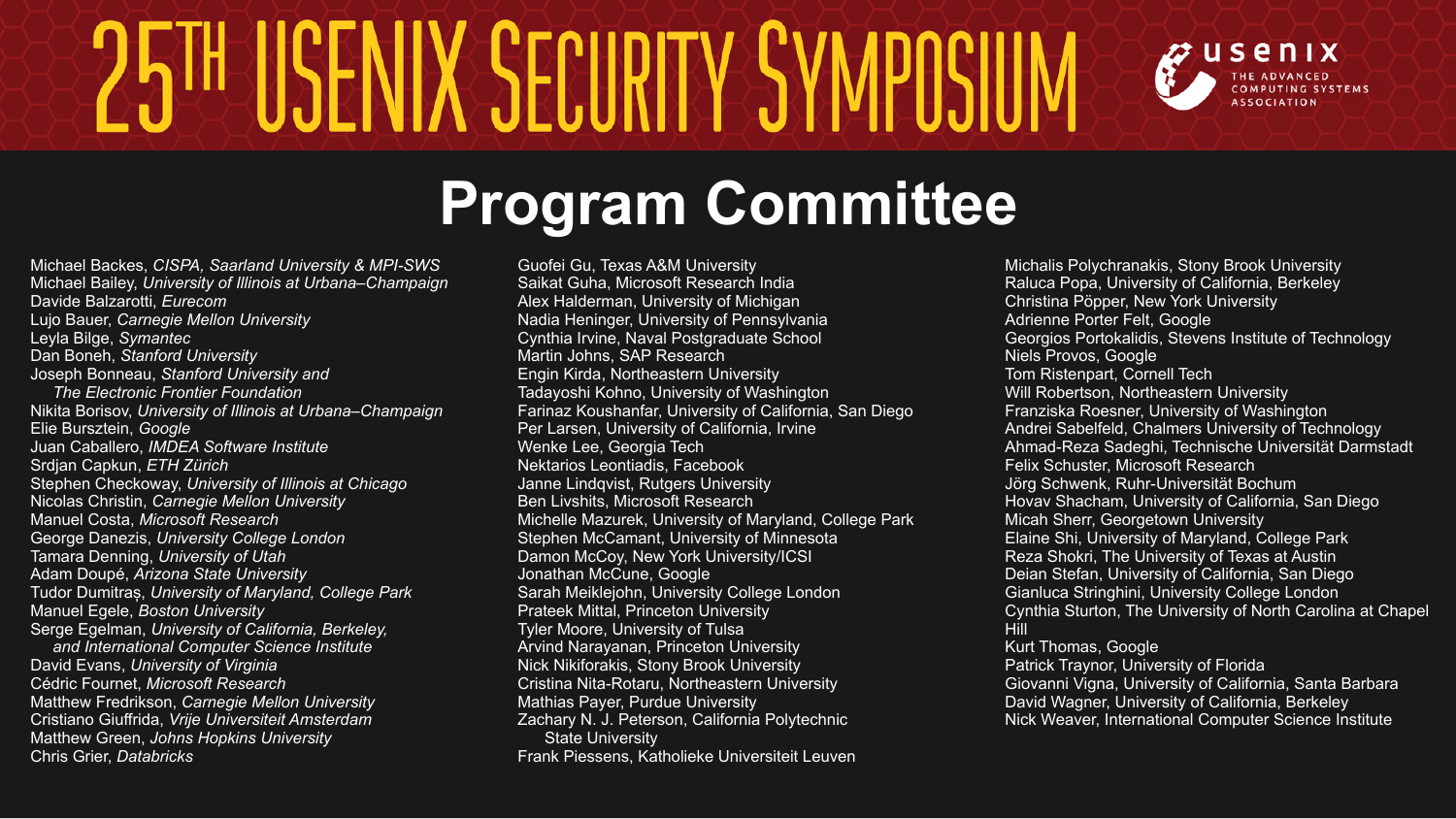# SENIX SECURITY SYMPOSI

**Invited Talks Chair** Adrienne Porter Felt, *Google* 

#### **Invited Talks Committee**

Tyrone Grandison, *US Department of Commerce* Alex Halderman, *University of Michigan* Franziska Roesner, *University of Washington* Elaine Shi, *Cornell University*

**Poster Session Chair**  Raluca Popa, *University of California, Berkeley* 

#### **Poster Session Committee Members**

Nikita Borisov, *University of Illinois at Urbana–Champaign*  Mathias Payer, *Purdue University*

**Work-in-Progress Reports (WiPs) Coordinator**  Patrick Traynor, University of Florida

#### **Steering Committee**

Matt Blaze, University of Pennsylvania Dan Boneh, Stanford University Kevin Fu, University of Michigan Casey Henderson, USENIX Association Tadayoshi Kohno, University of Washington Jaeyeon Jung, Microsoft Research Niels Provos, Google David Wagner, University of California, Berkeley Dan Wallach, Rice University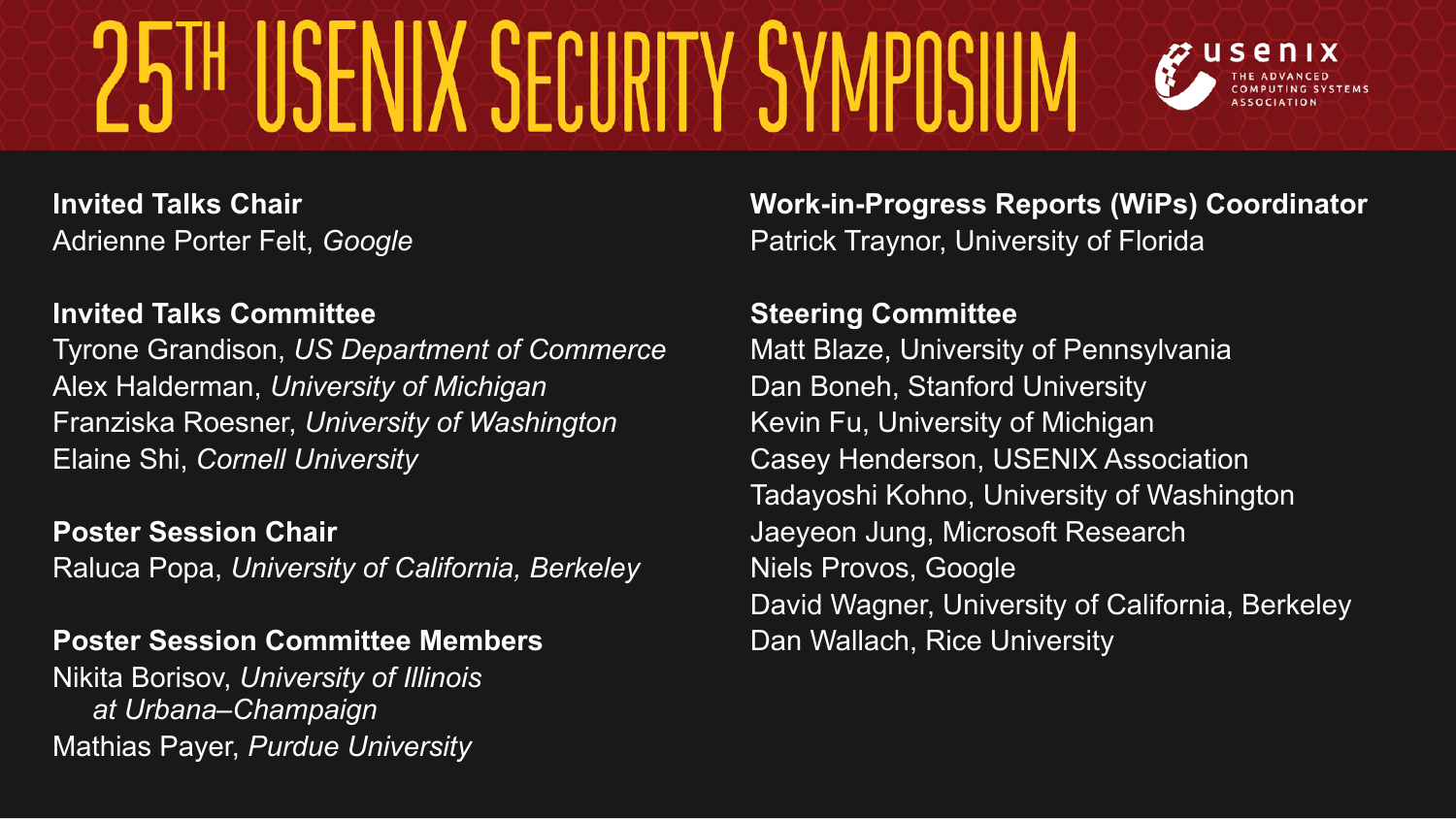# **FNIX SECURITY SYN**



### **USENIX People**

#### **USENIX Staff**

Natalie DeJarlais Rik Farrow Arnold Gatilao Hilary Hartman Casey Henderson Sara Hernandez Jessica Kim Camille Mulligan Jasmine Murcia Michele Nelson Ginny Staubach Emily Thomas Derron Thweatt Toni Veglia

**USENIX Board** Carolyn Rowland, President Hakim Weatherspoon, Vice President Michael Bailey, Secretary Kurt Opsahl, Treasurer Cat Allman, Director David Blank-Edelman, Director Angela Demke Brown, Director Daniel V. Klein, Director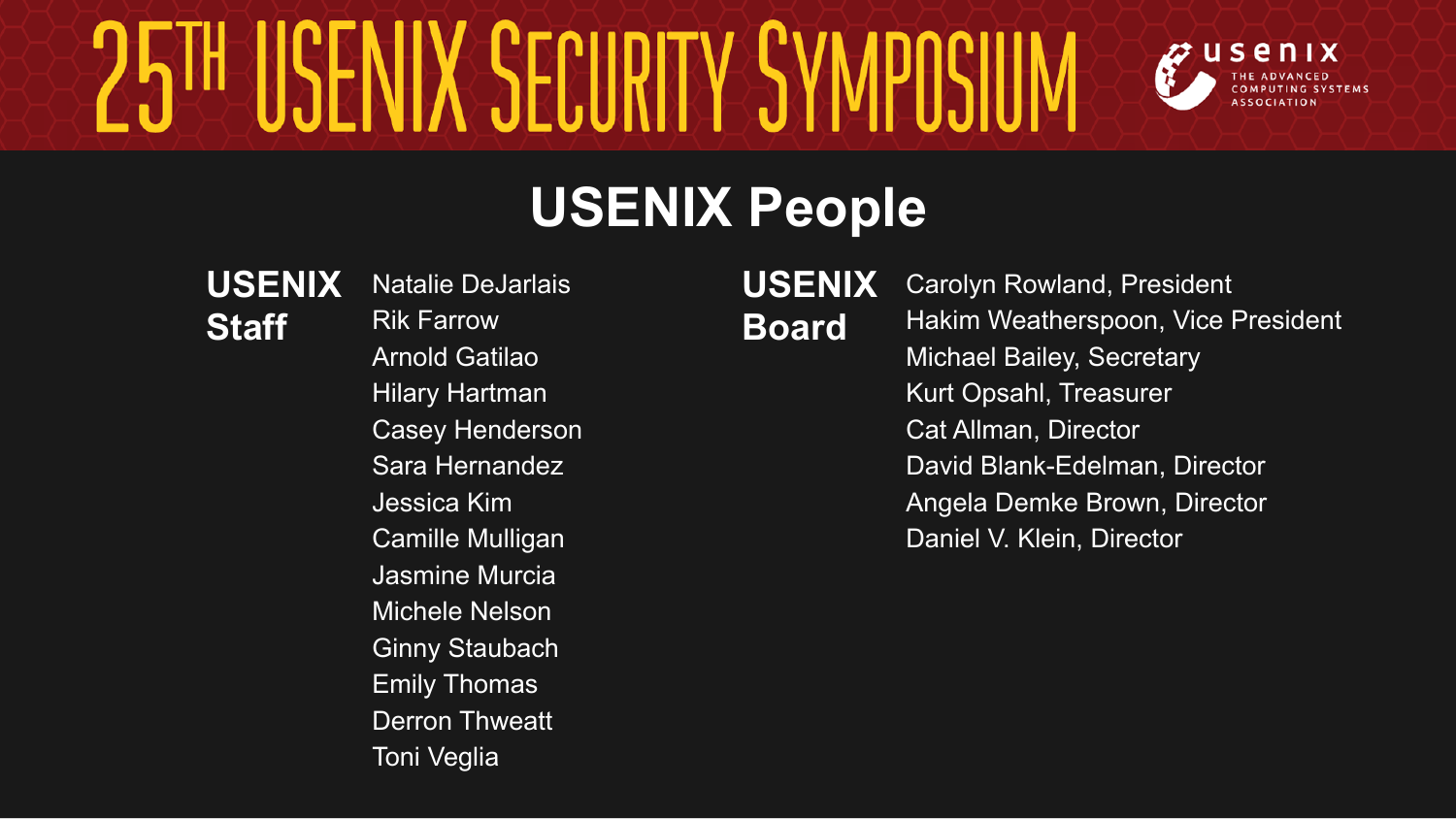# NIX SECIIRITY SYN



### **Thanks to Our Sponsors**

**Platinum Sponsor**

**facebook** 

**Gold Sponsor**



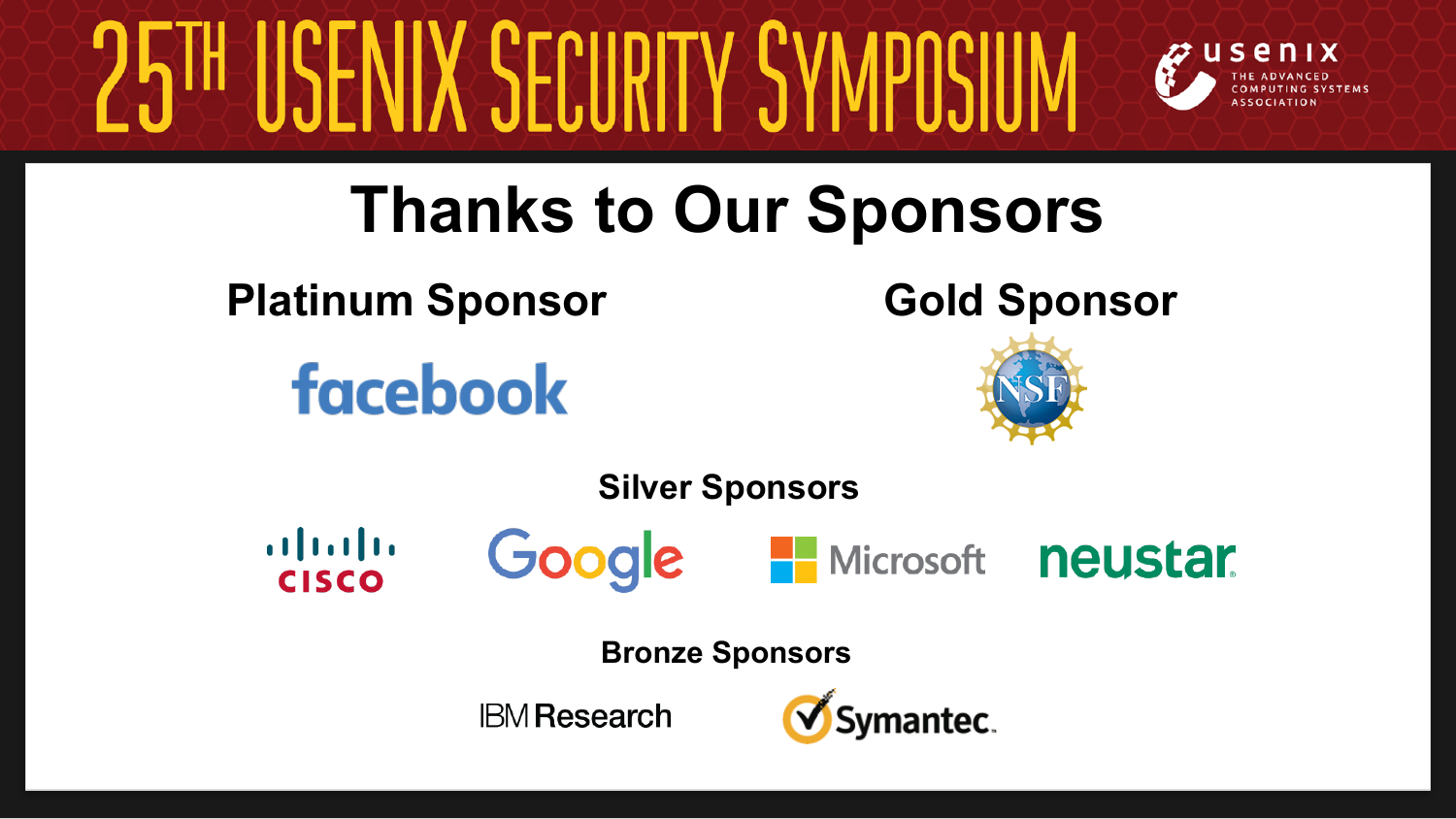# ENIX SECURITY SYN



#### **Thanks to Our Student Grant Sponsors**







**IBM Research** 



**neustar.** 

#### **Thanks to Our Grants for Women Sponsors**



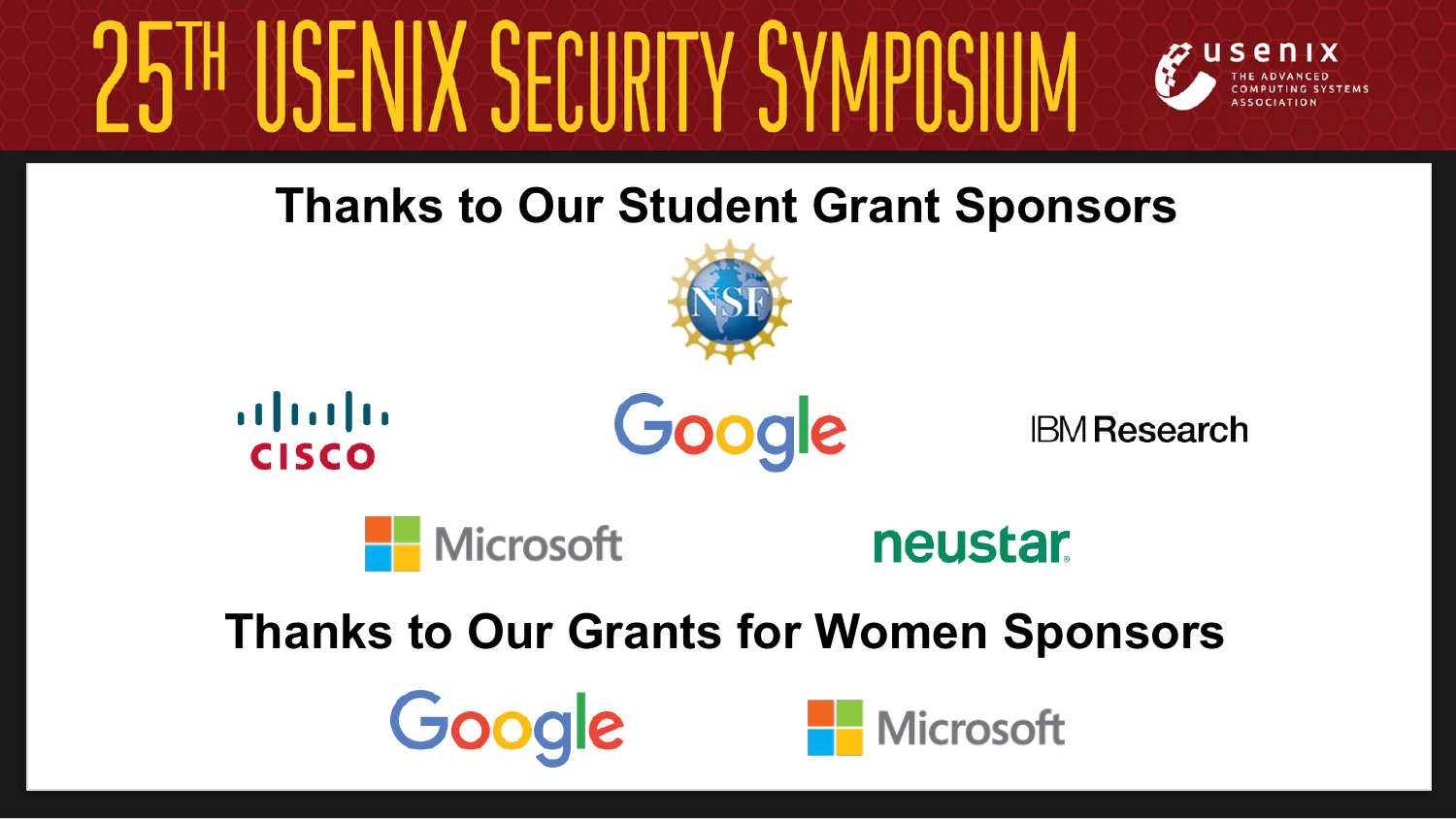# ISENIX SECURITY SYMPOSIUN



#### **Thanks to our Media Sponsors and Industry Partners**

ACM *Queue ADMIN*  Blacks In Technology CRC Press Distributed Management Task Force (DMTF) *Linux Pro Magazine*

LXer O'Reilly Media No Starch Press UserFriendly.Org *Virus Bulletin*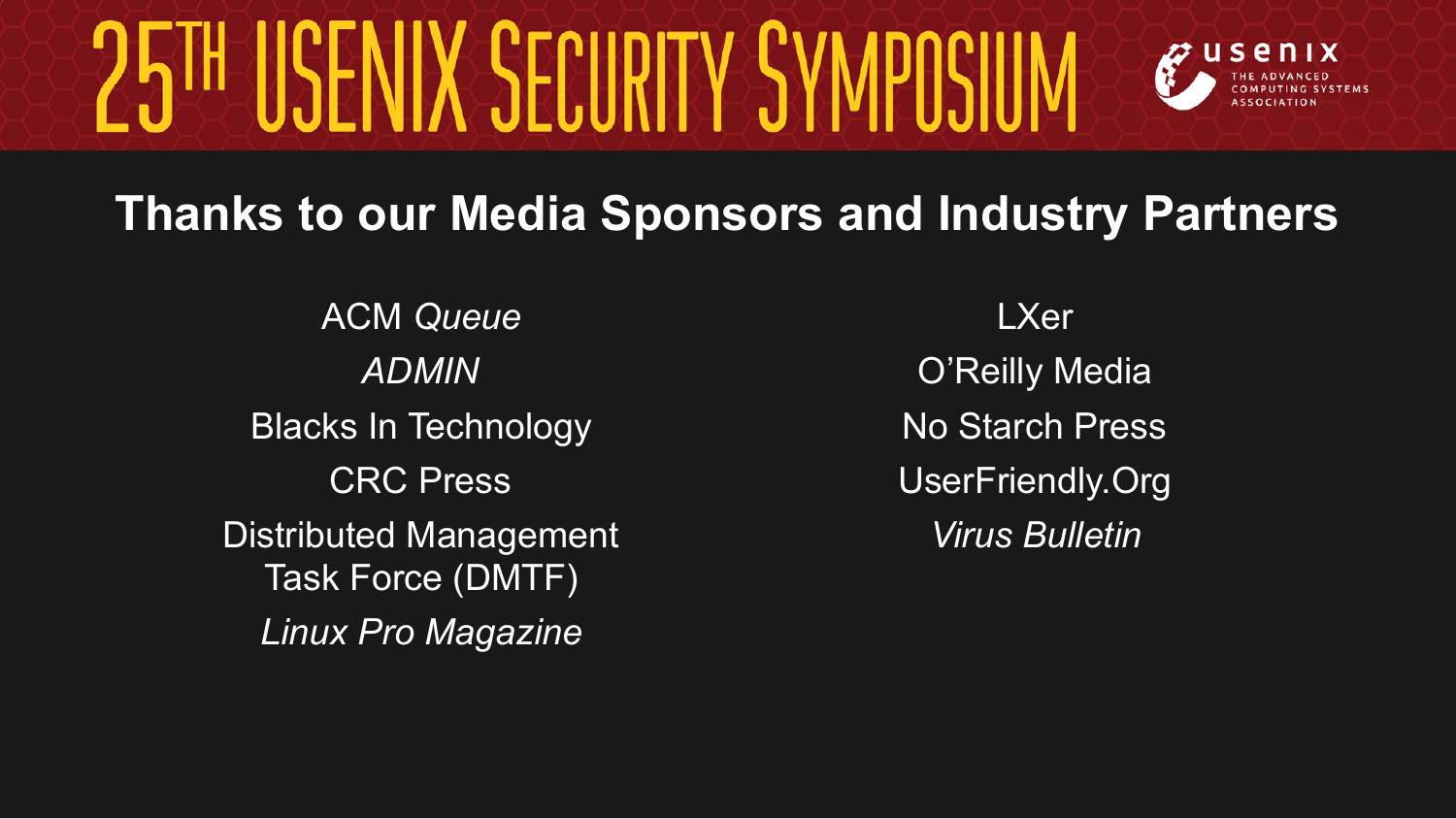

### **Thanks also to…**

- All authors who submitted papers and all external reviewers
- All of you for coming!

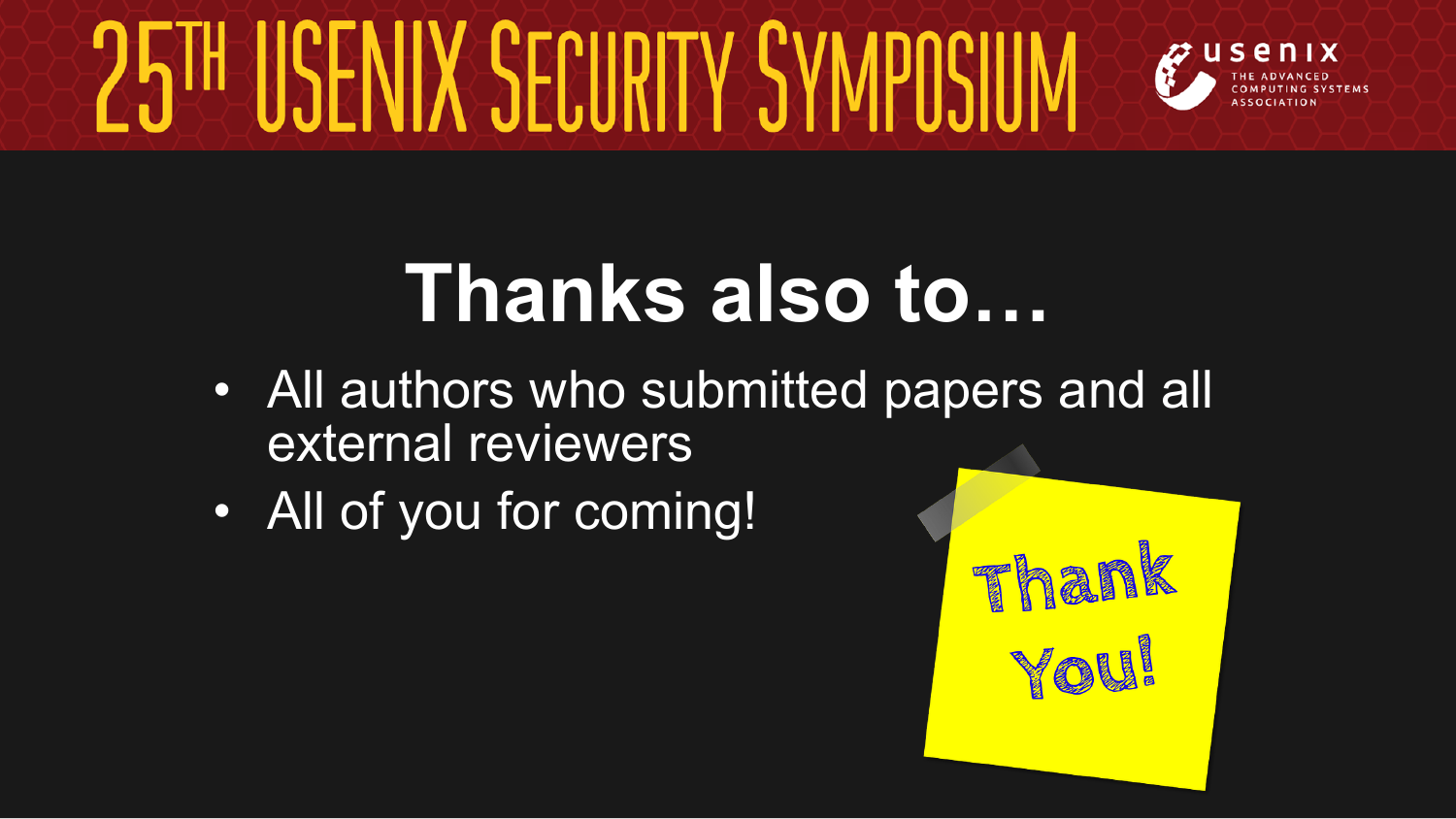

## **Instructions**

#### **Speakers**

- Please report to session chairs in advance
- There were some changes, please check the website

### **Birds-of-a-Feather Sessions (BoFs)**

- Host your own BoF
- Check the BoF board in the registration area or see www.usenix.org/sec16/bofs for the latest schedule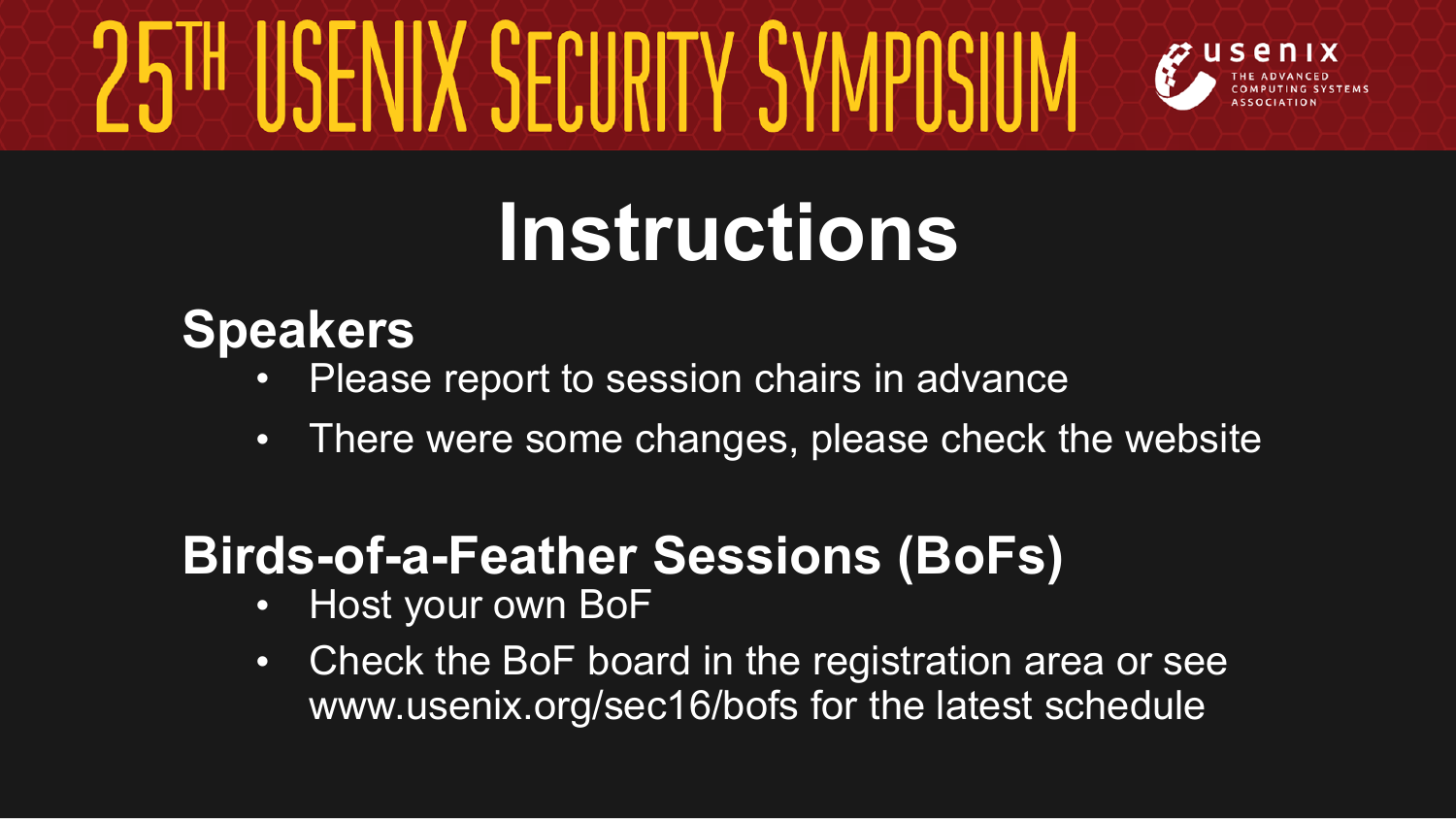

### **Speakers and Authors**

Please email a PDF of your slides to slides@usenix.org directly after your presentation

Please tell us if you do not want your lightning talk to be published online (if you submitted one)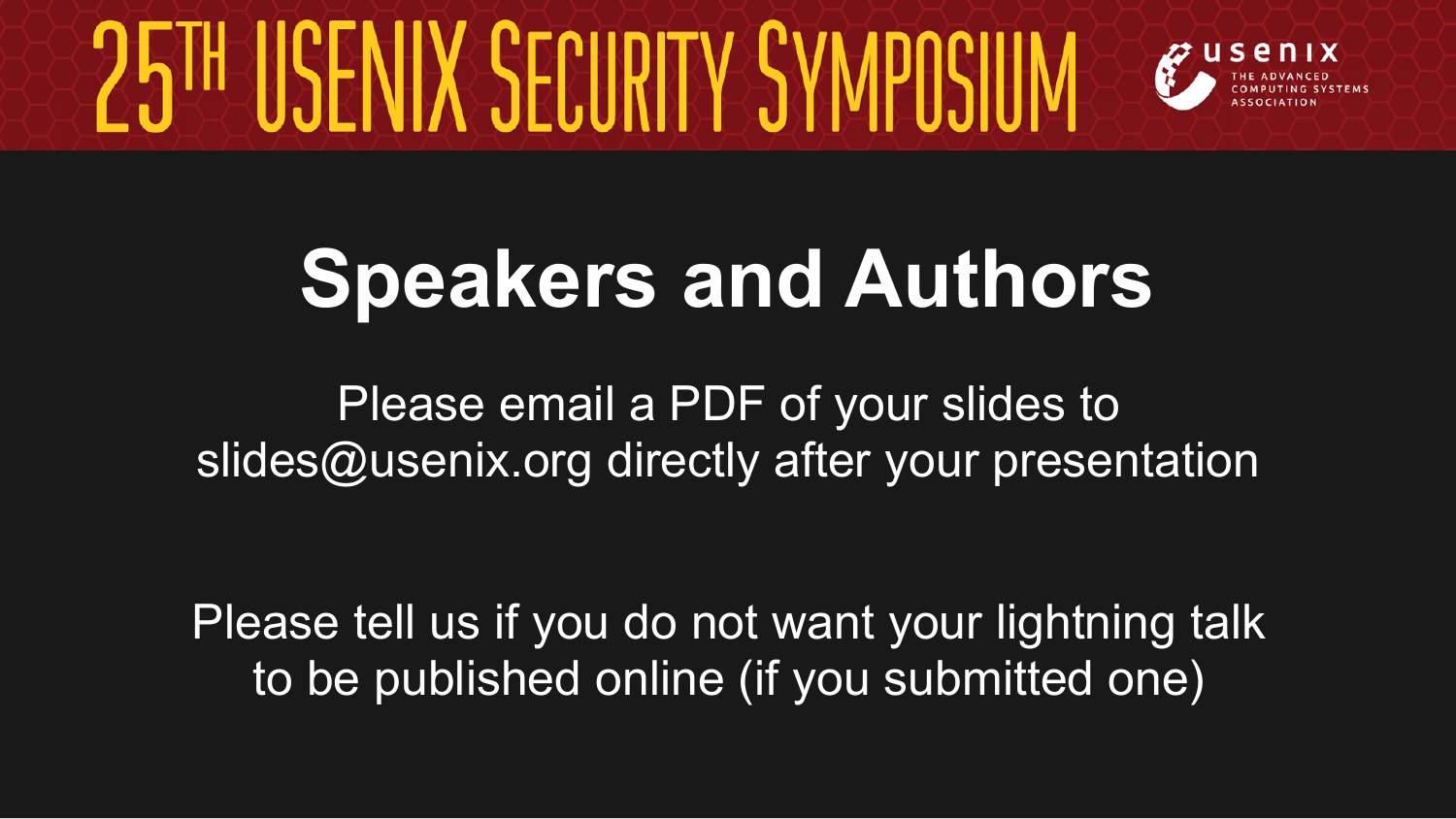

### **Students**

Please meet by the Registration Desk in the Zilker Foyer at 3:30 pm on Thursday (during the afternoon break) for a group photograph.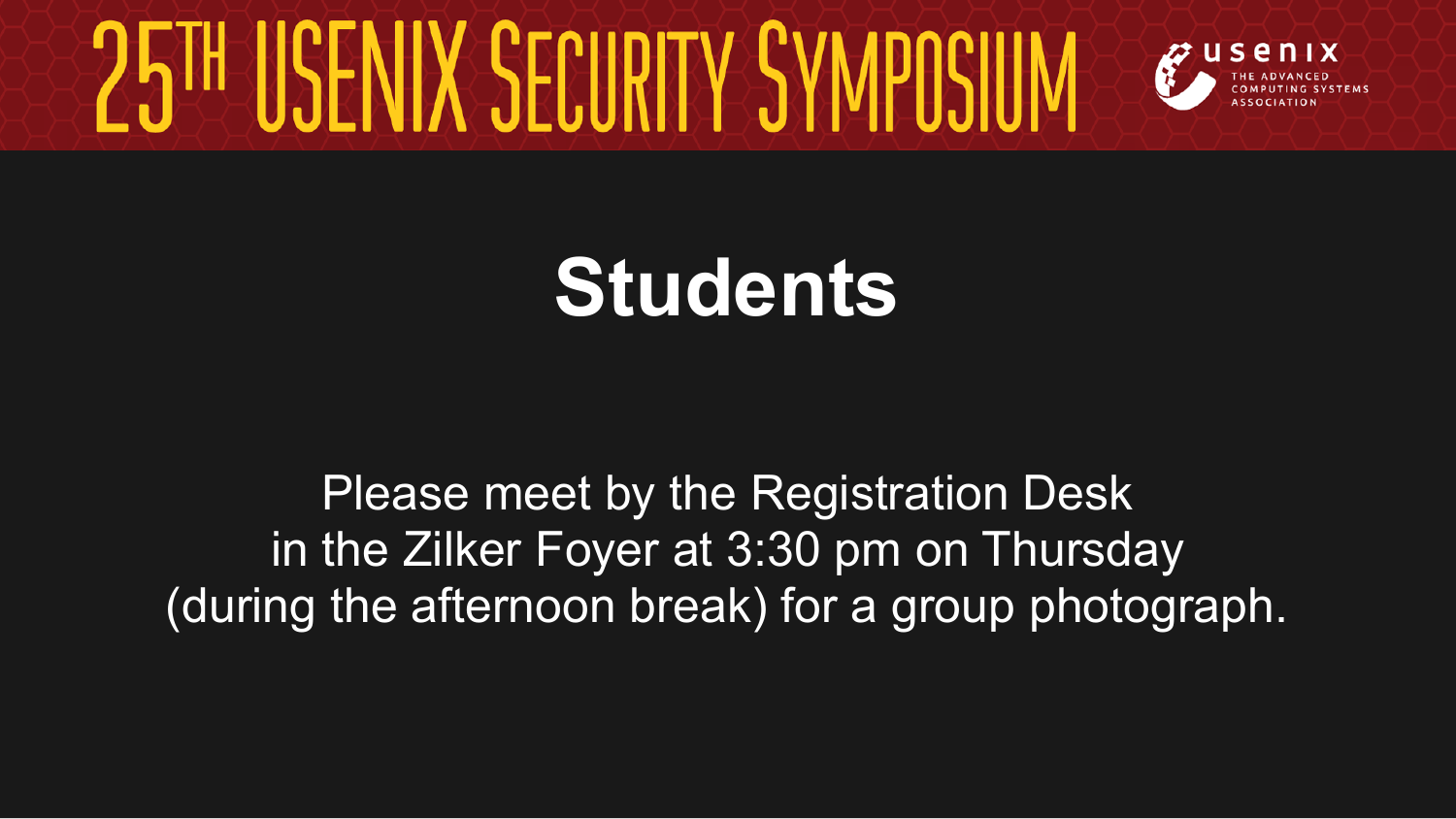# ENIX SERIIRILY SY



### **Symposium Activities**

#### **Wednesday, August 10 Thursday, August 11**

**Networking Luncheon for Women in Advanced Computing (WiAC)** 12:30 pm–2:00 pm, Hill Country Ballroom

#### **USENIX Security '16 Symposium Reception**

6:30 pm–8:00 pm, Zilker Ballroom 1 *Sponsored by Facebook* 

#### **USENIX Security '16 Work-in-Progress Reports (WiPS)**

8:00 pm–10:00 pm, Zilker Ballroom 2 To submit a WiP talk, email sec16wips@usenix.org by noon today.

> **Birds-of-a-Feather Sessions (BoFs)**  8:00 pm–11:00 pm

**USENIX Security '16 Poster Session and Happy Hour**  6:30 pm–8:00 pm, Zilker Ballroom 1

#### **USENIX Security '16 Doctoral Colloquium**

8:00 pm–10:00 pm, Zilker Ballroom 2

#### **Birds-of-a-Feather Sessions (BoFs)**  8:00 pm–11:00 pm

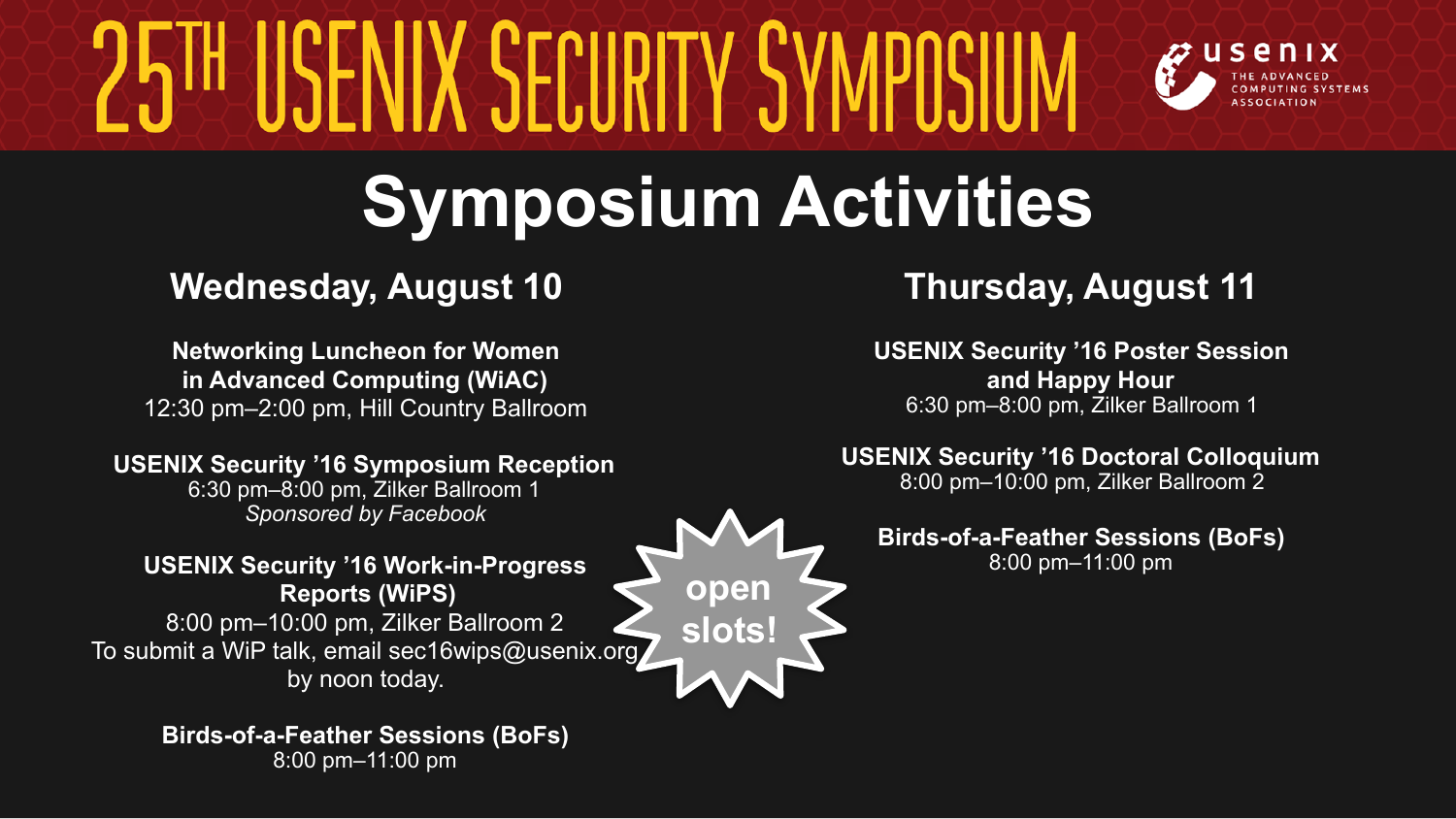

### **The 2016 Internet Defense Prize**

will be awarded at the **USENIX Security '16 Symposium Reception** on Wednesday, August 10, 6:30 pm–8:00 pm, in Zilker Ballroom 1.

**Sponsored by**

**facebook**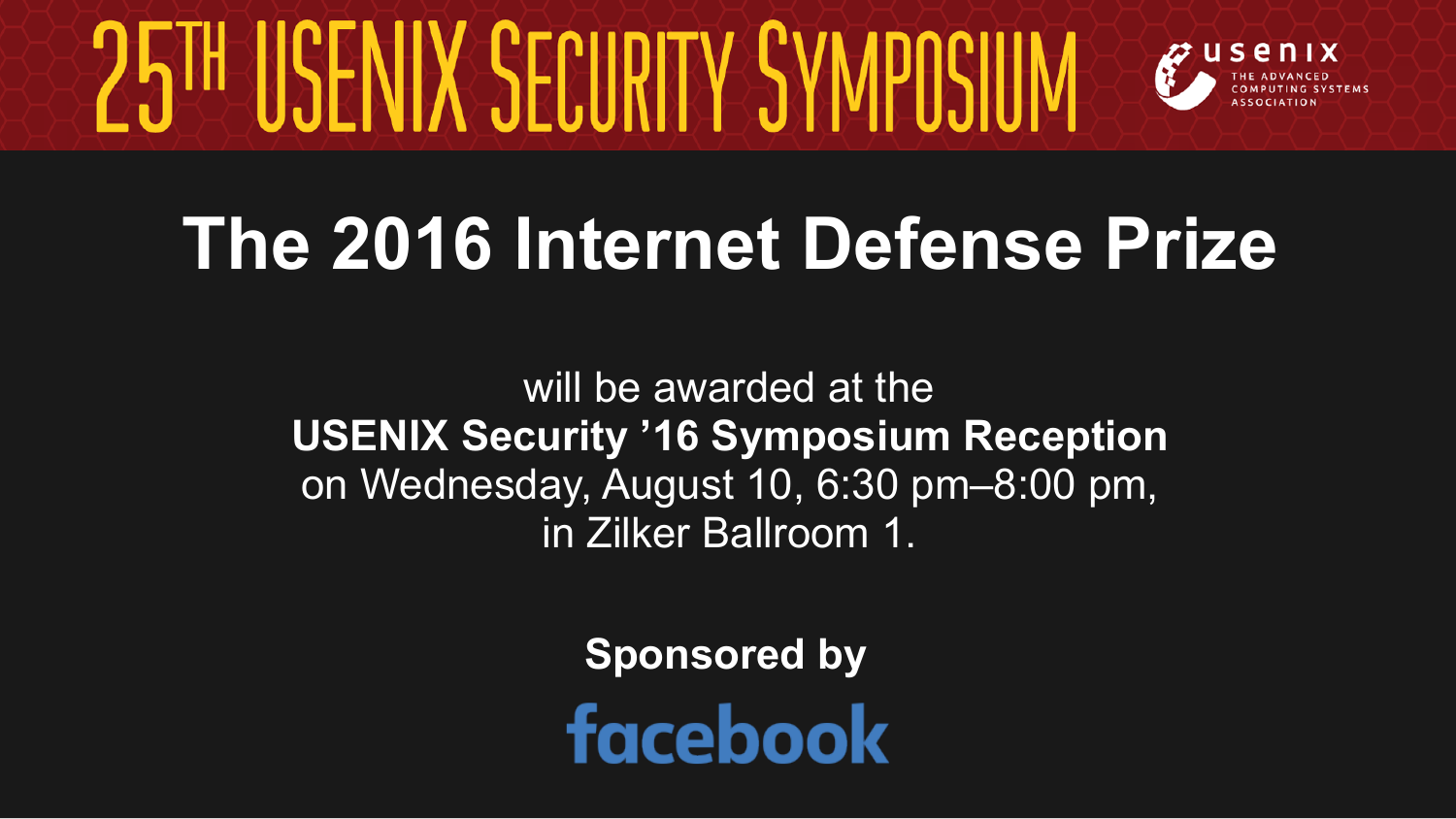

### **Upcoming USENIX Events**

**OSDI '16: 12th USENIX Symposium on Operating Systems Design and Implementation** November 2–4, 2016, Savannah, GA, USA

**LISA16** December 4–9, 2016, Boston, MA, USA

**Enigma 2017** January 30–February 1, 2017, Oakland, CA, USA Submissions Due: August 22, 2016

**FAST '17: 15th USENIX Conference on File and Storage Technologies** February 27–March 2, 2017, Santa Clara, CA, USA

**SREcon17** March 13–14, 2017, San Francisco, CA, USA **NSDI '17: 14th USENIX Symposium on Networked Systems Design and Implementation** March 27–29, 2017, Boston, MA, USA

**SREcon17 Asia** May 22–24, 2017, Singapore

**ATC '17: 2017 USENIX Annual Technical Conference** July 12–14, 2017, Santa Clara, CA, USA

**SOUPS 2017: Thirteenth Symposium on Usable Privacy and Security**  July 12–14, 2017, Santa Clara, CA, USA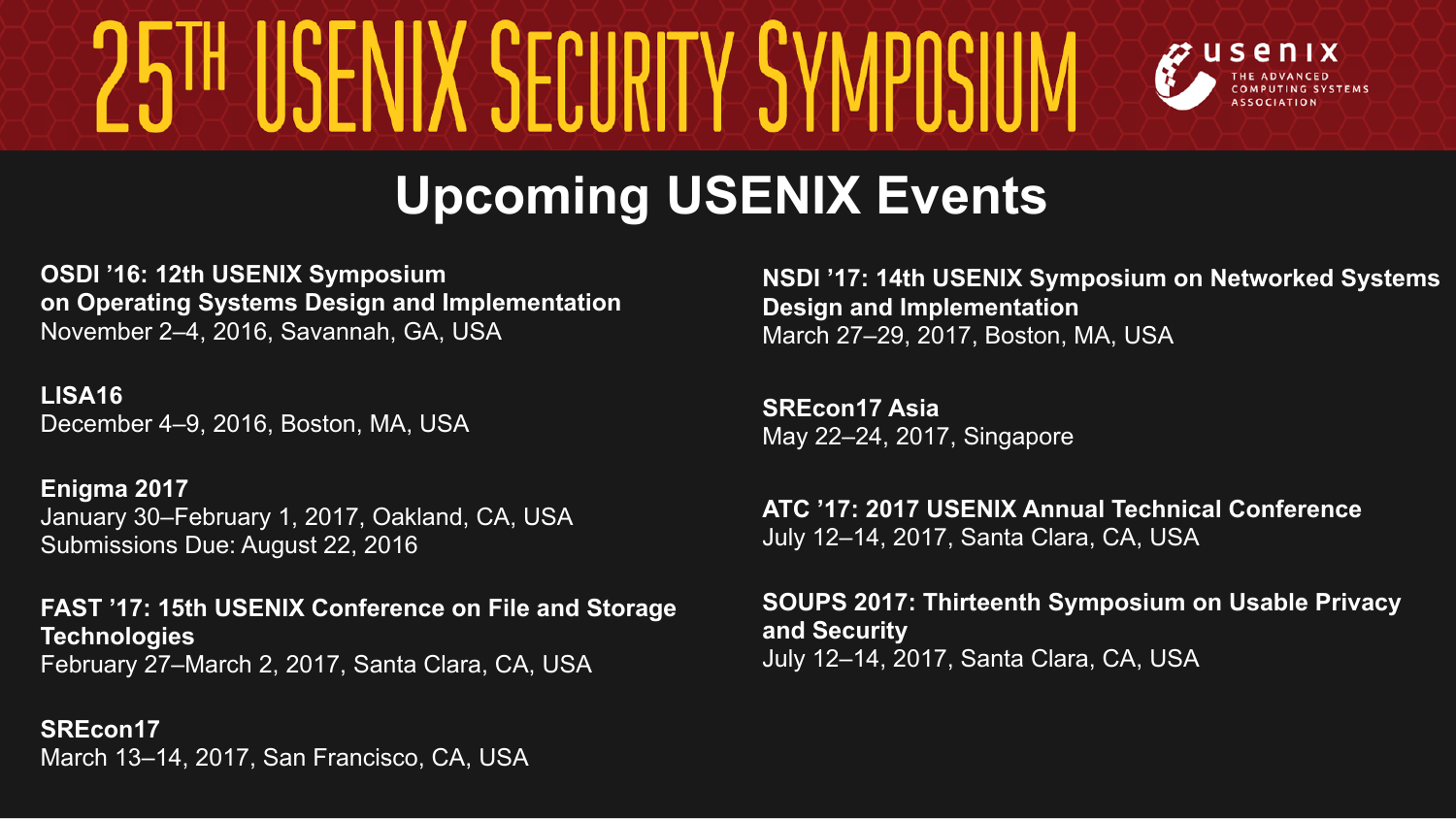

### **Best Paper Awards**

### **USENIX Cash Award**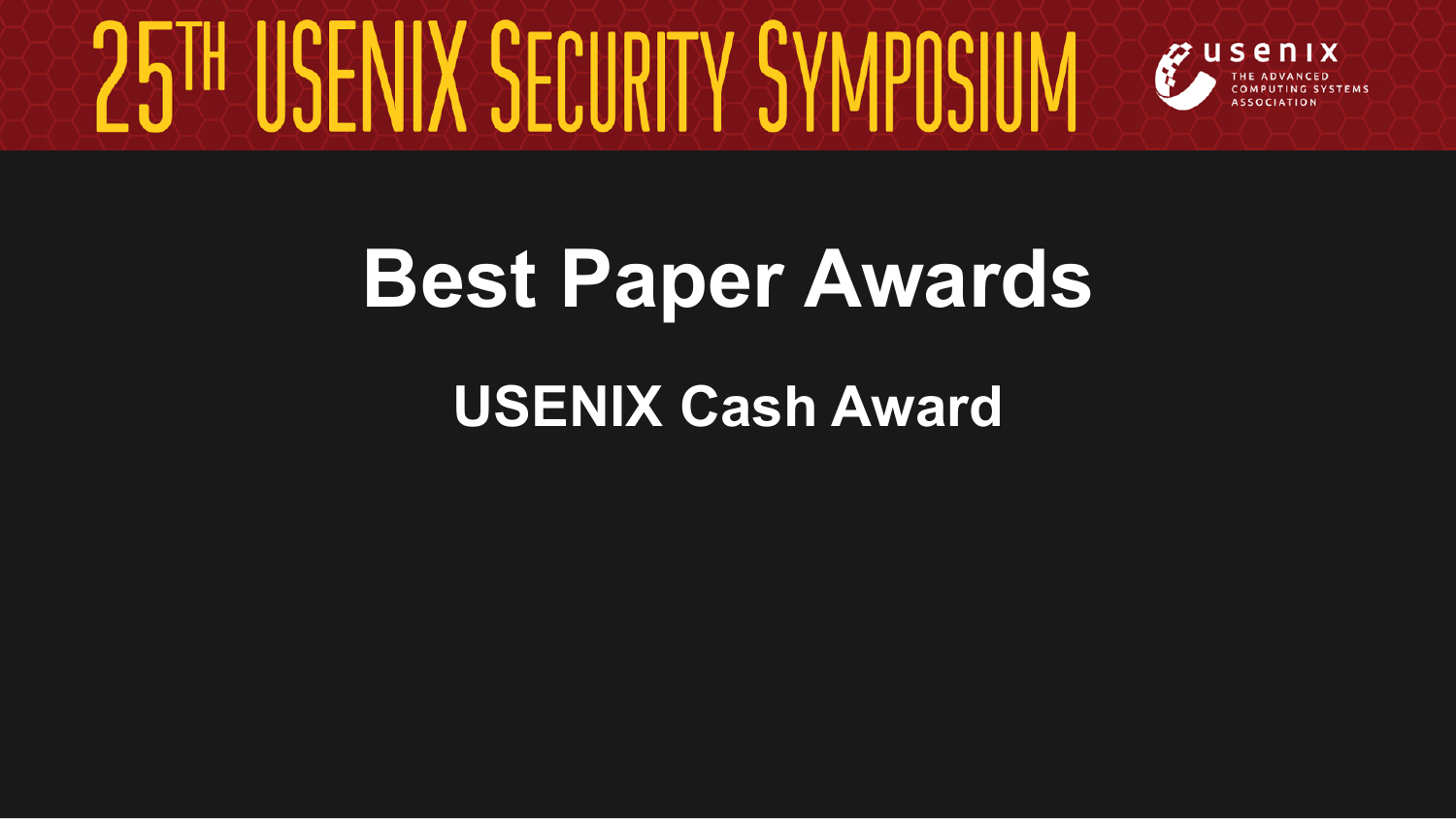

### **Best Student Paper Award**

### **ZKBoo: Faster Zero-Knowledge for Boolean Circuits**

**Irene Giacomelli, Jesper Madsen, and Claudio Orlandi**

Paper will be presented Friday during the "Proofs" session at 2:00 pm in Zilker Ballroom 3.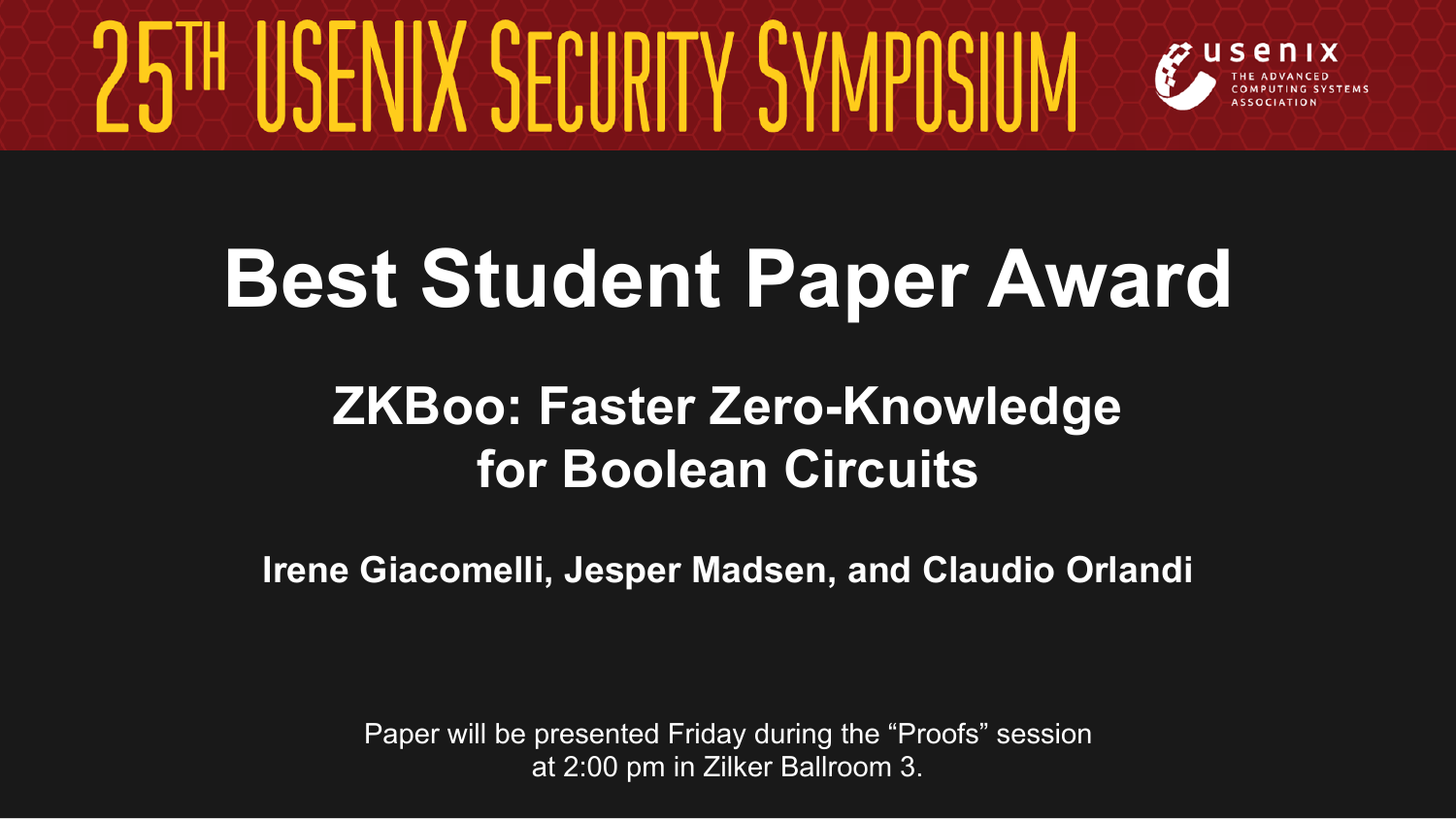

### **Best Paper Award**

### **Fast, Lean, and Accurate: Modeling Password Guessability Using Neural Networks**

**William Melicher, Blase Ur, Sean M. Segreti, Saranga Komanduri, Lujo Bauer, Nicolas Christin, and Lorrie Faith Cranor**

Paper will be presented today during the "Password and Key-Fingerprints" session at 2:00 pm in Zilker Ballroom 3.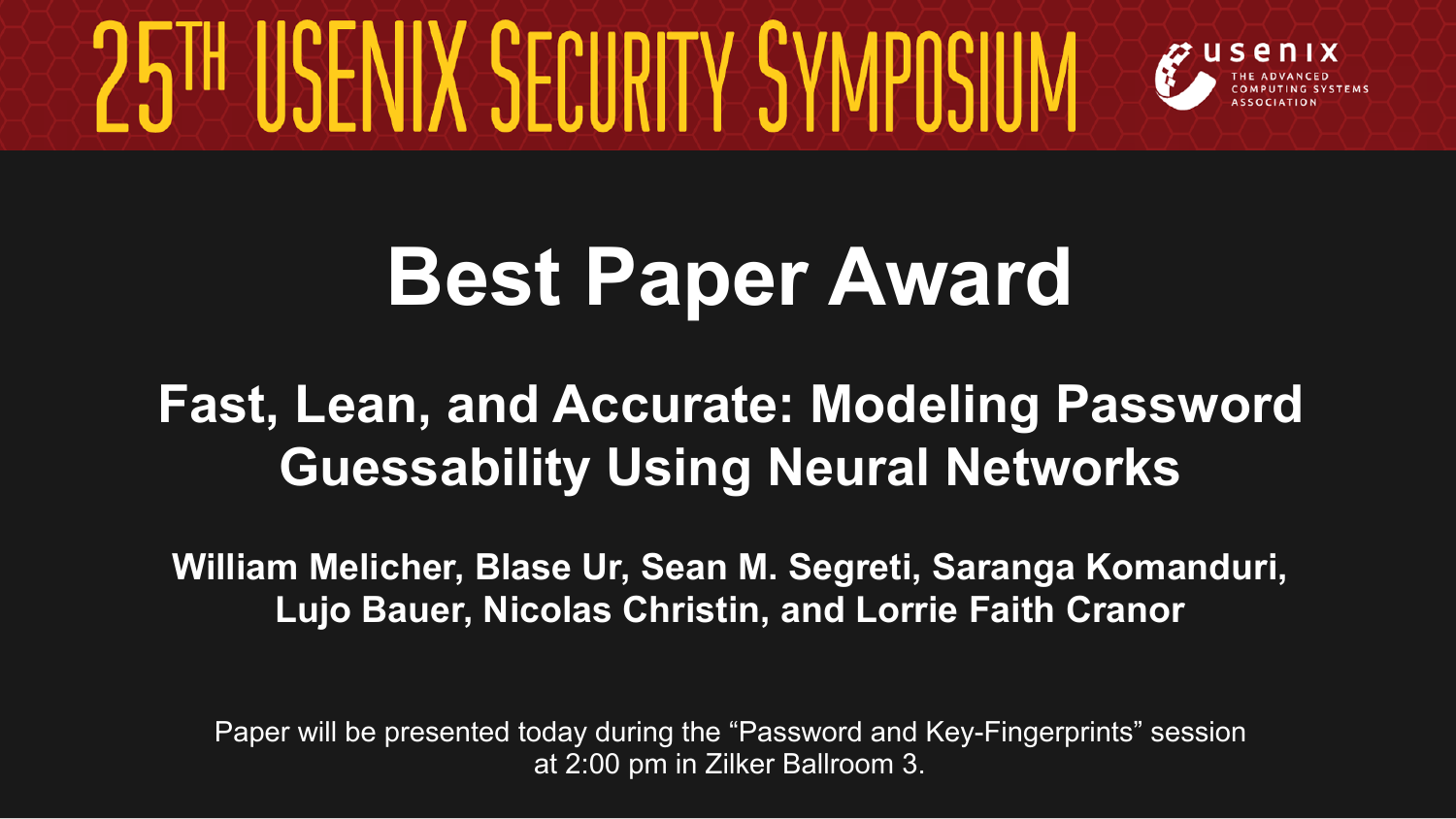

### **Best Paper Award**

### **The Million-Key Question—Investigating the Origins of RSA Public Keys**

**Petr Švenda, Matúš Nemec, Peter Sekan, Rudolf Kvašňovský, David Formánek, David Komárek, and Vashek Matyáš**

Paper will be presented Friday during the "Cyber-Physical Systems II" session at 11:00 am in Zilker Ballroom 2.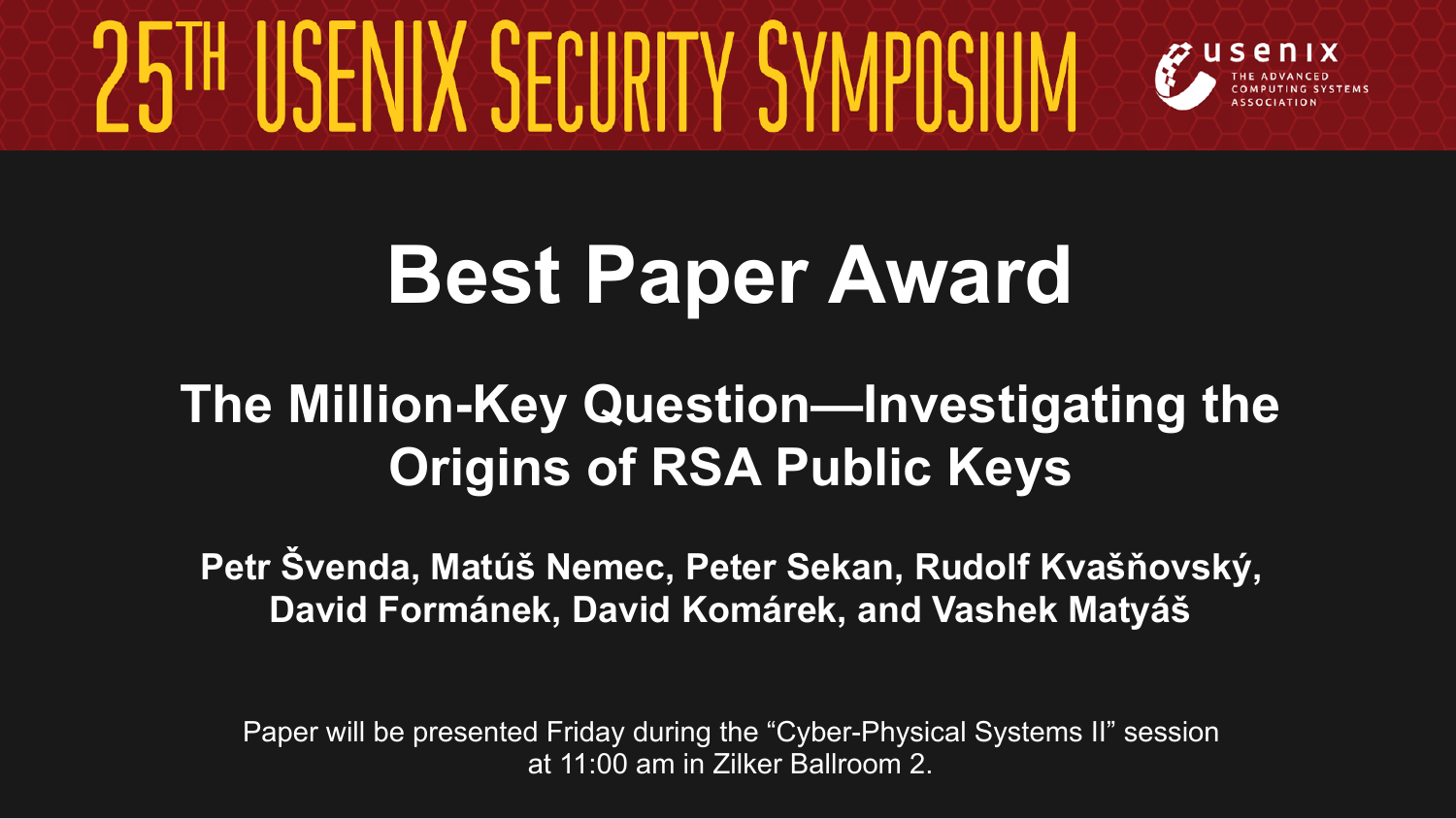

### **The 2016 USENIX Security Test of Time Award**

PRESENTED TO

## **Niels Provos, Markus Friedl, and Peter Honeyman**

for

#### **Preventing Privilege Escalation**

Published by USENIX on August 4, 2003, in the *Proceedings of the 12th USENIX Security Symposium*.

The 2016 Test of Time Award Panel will be held today at 11:00 am in Zilker Ballroom 4.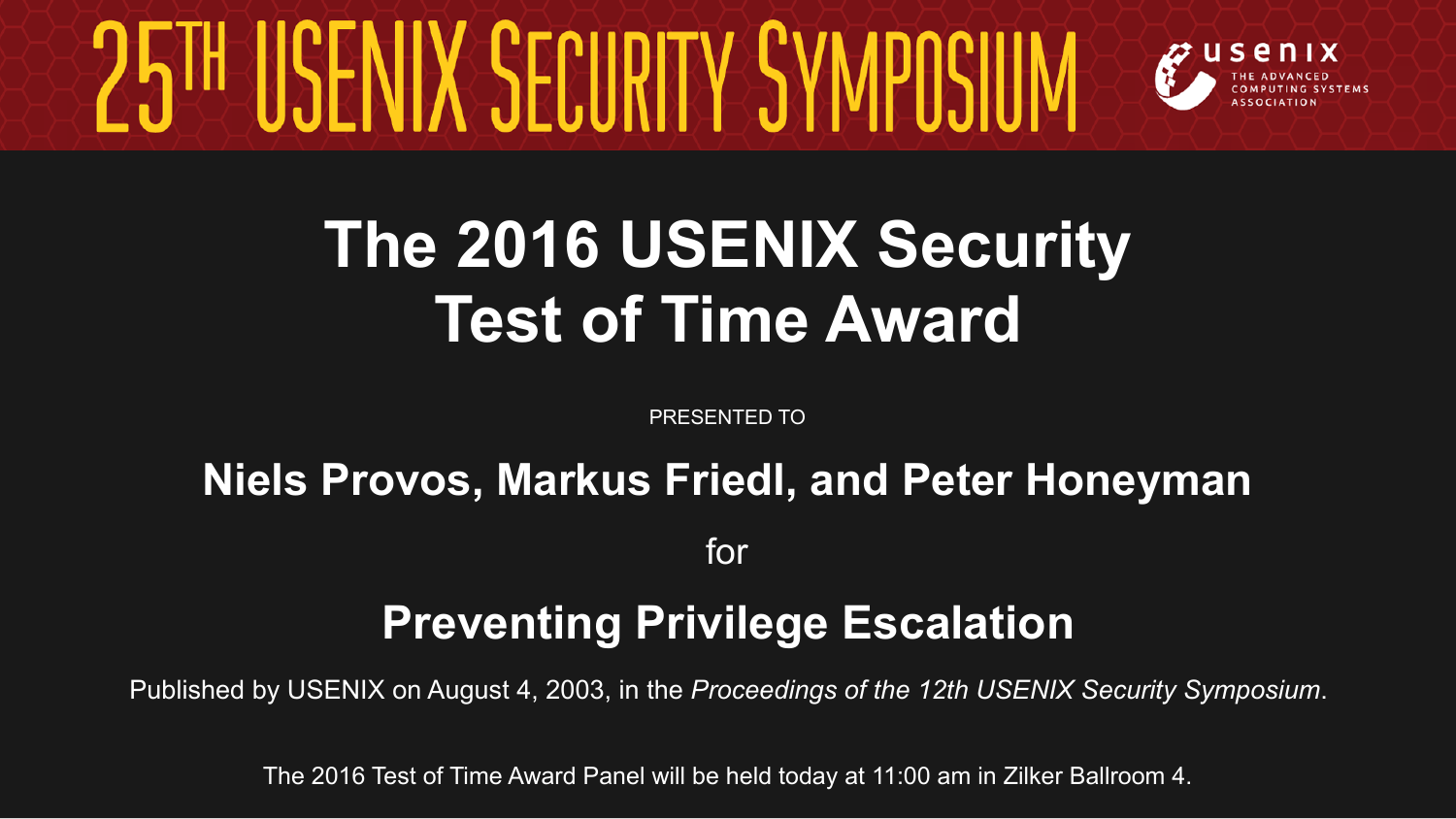

**Save the Date**

## **26th USENIX Security Symposium**

**August 16–18, 2017 • Vancouver, BC, Canada**

**Program Co-Chairs: Engin Kirda,** *Northeastern University*  **Tom Ristenpart,** *Cornell Tech* 

**Submissions due: February 16, 2017**